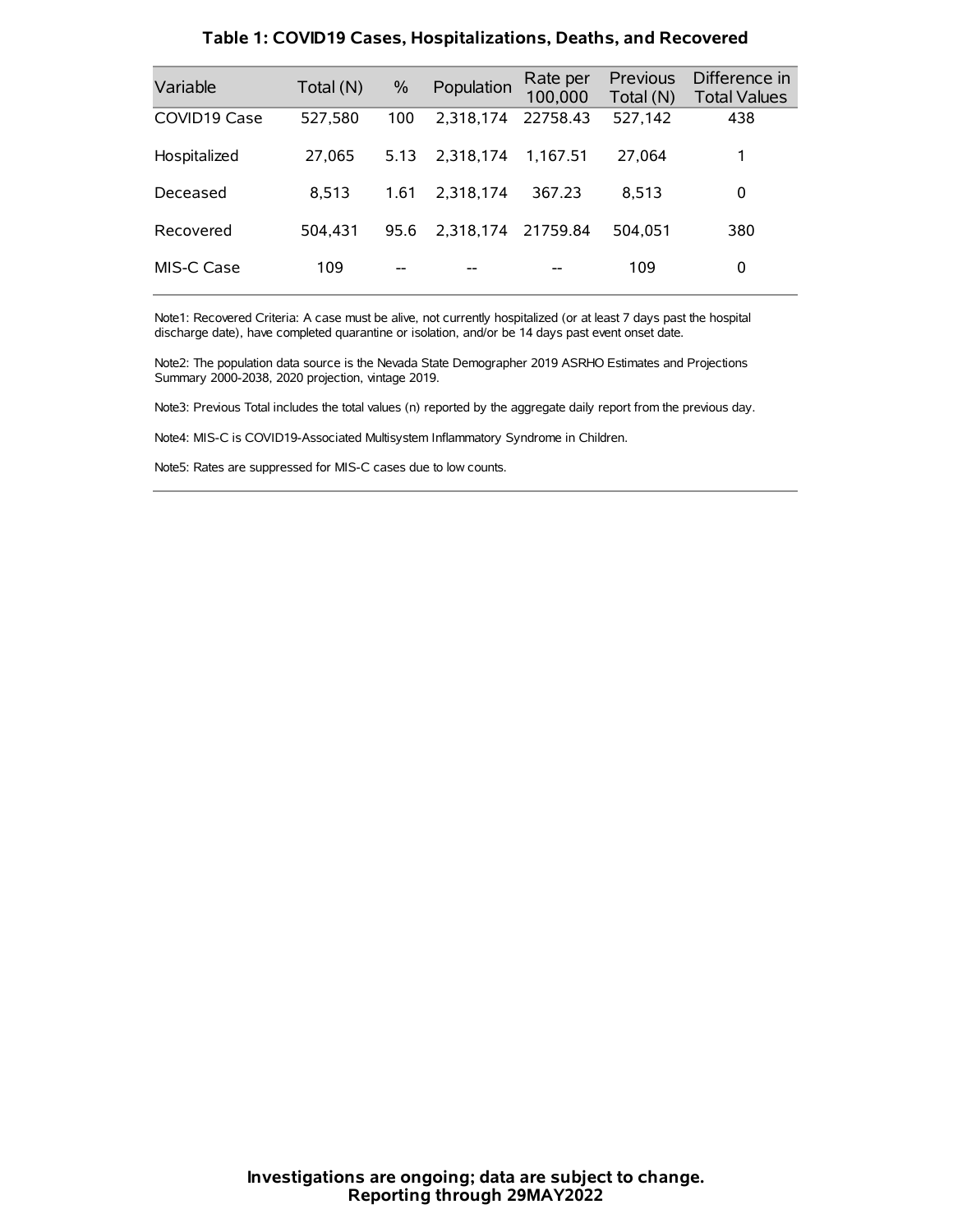# **Table 2: COVID19 Cases**

| Variable                     | Outcome                           | $\mathsf{N}$ | $\%$ | Population | Rate per<br>100,000 |
|------------------------------|-----------------------------------|--------------|------|------------|---------------------|
| Age Categories               | Aged 4 or less                    | 13518        | 2.56 | 149,165    | 9062.5              |
|                              | Aged 5 to 17                      | 64941        | 12.3 | 406,595    | 15972               |
|                              | Aged 18 to 24                     | 60145        | 11.4 | 216,762    | 27747               |
|                              | Aged 25 to 49                     | 235302       | 44.6 | 803,732    | 29276               |
|                              | Aged 50 to 64                     | 97917        | 18.6 | 423,461    | 23123               |
|                              | Aged 64+                          | 55605        | 10.5 | 318,459    | 17461               |
|                              | Unknown                           | 152          | 0.03 |            |                     |
| <b>Birth Sex</b>             | Female                            | 274081       | 52.0 | 1,160,285  | 23622               |
|                              | Male                              | 249254       | 47.2 | 1,157,889  | 21527               |
|                              | Unknown                           | 4245         | 0.80 |            |                     |
| Race/Ethnicity               | Hispanic                          | 149591       | 28.4 | 763,053    | 19604               |
|                              | White                             | 137496       | 26.1 | 1,006,929  | 13655               |
|                              | <b>Black</b>                      | 50112        | 9.50 | 262,671    | 19078               |
|                              | Asian or Pacific Islander         | 44567        | 8.45 | 270,209    | 16494               |
|                              | American Indian, Eskimo, or Aleut | 692          | 0.13 | 15,311     | 4519.5              |
|                              | Other                             | 38552        | 7.31 |            |                     |
|                              | Unknown                           | 106570       | 20.2 |            |                     |
| Underlying Medical Condition | Yes                               | 81731        | 15.5 |            |                     |
|                              | No/Unknown                        | 445849       | 84.5 |            |                     |

Note1: Breakdown of Race is exlusively non-Hispanic.

Note2: Underlying Medical Condition is any identified health condition.

Note3: The population data source is the Nevada State Demographer 2019 ASRHO Estimates and Projections Summary 2000-2038, 2020 projection, vintage 2019.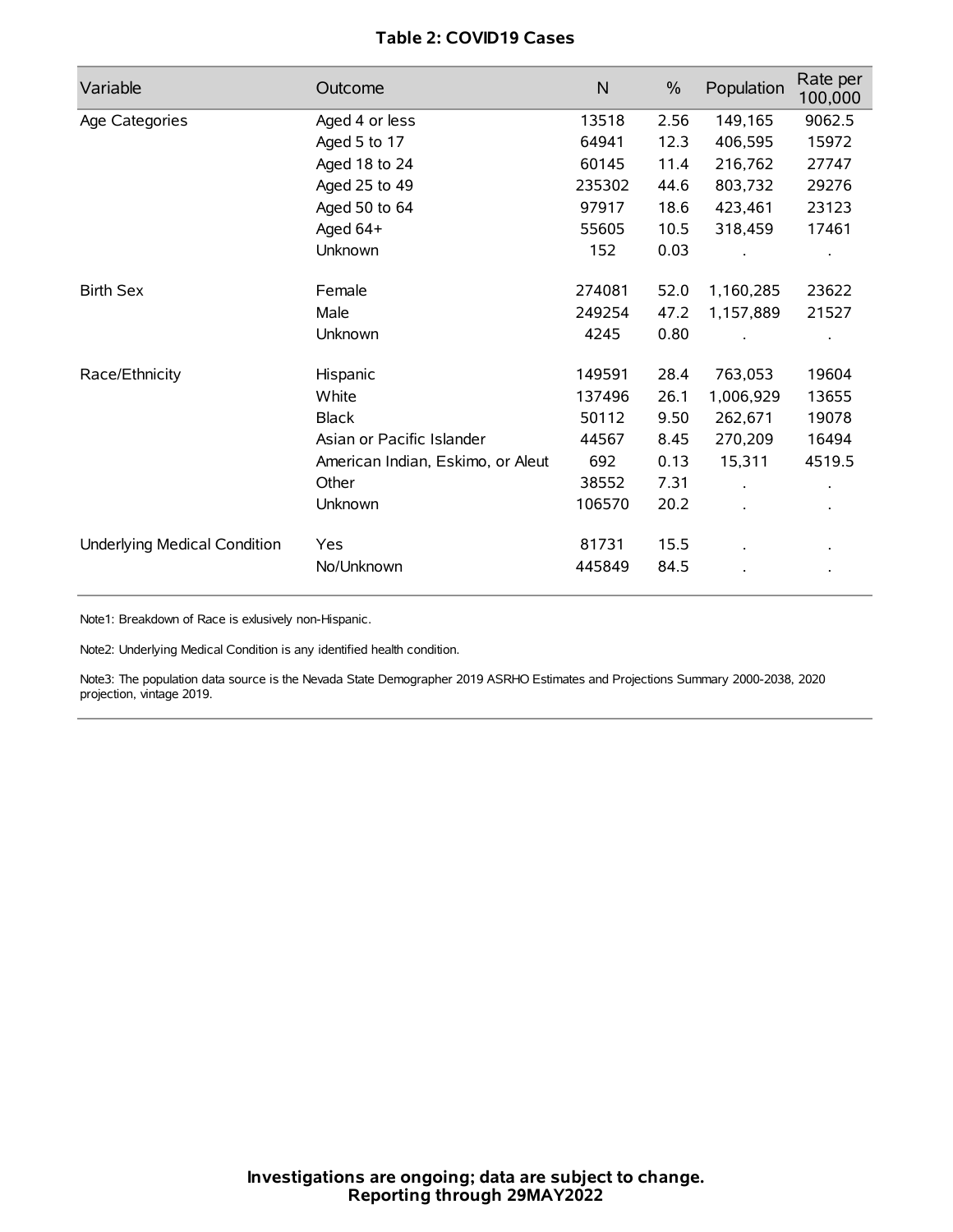| Variable         | Outcome                           | N     | $\%$ | Population | Rate per<br>100,000 |
|------------------|-----------------------------------|-------|------|------------|---------------------|
| Age Categories   | Aged 4 or less                    | 257   | 0.9  | 149,165    | 172.29              |
|                  | Aged 5 to 17                      | 356   | 1.3  | 406,595    | 87.56               |
|                  | Aged 18 to 24                     | 585   | 2.2  | 216,762    | 269.88              |
|                  | Aged 25 to 49                     | 6356  | 23.5 | 803,732    | 790.81              |
|                  | Aged 50 to 64                     | 7352  | 27.2 | 423,461    | 1736.2              |
|                  | Aged 64+                          | 12157 | 44.9 | 318,459    | 3817.5              |
|                  | Unknown                           | 2     | 0.0  |            |                     |
| <b>Birth Sex</b> | Female                            | 12112 | 44.8 | 1,160,285  | 1043.9              |
|                  | Male                              | 14924 | 55.1 | 1,157,889  | 1288.9              |
|                  | Unknown                           | 29    | 0.1  |            |                     |
| Race/Ethnicity   | Hispanic                          | 7084  | 26.2 | 763,053    | 928.38              |
|                  | White                             | 10570 | 39.1 | 1,006,929  | 1049.7              |
|                  | <b>Black</b>                      | 3869  | 14.3 | 262,671    | 1472.9              |
|                  | Asian or Pacific Islander         | 2789  | 10.3 | 270,209    | 1032.2              |
|                  | American Indian, Eskimo, or Aleut | 66    | 0.2  | 15,311     | 431.05              |
|                  | Other                             | 1060  | 3.9  |            |                     |
|                  | Unknown                           | 1627  | 6.0  |            |                     |

# **Table 3: COVID19 Hospitalizations - General Characteristics**

Note1: Breakdown of Race is exlusively non-Hispanic.

Note2: The population data source is the Nevada State Demographer 2019 ASRHO Estimates and Projections Summary 2000-2038, 2020 projection, vintage 2019.

Note3: Rates for categories with fewer than 12 cases are suppressed due to high relative standard error.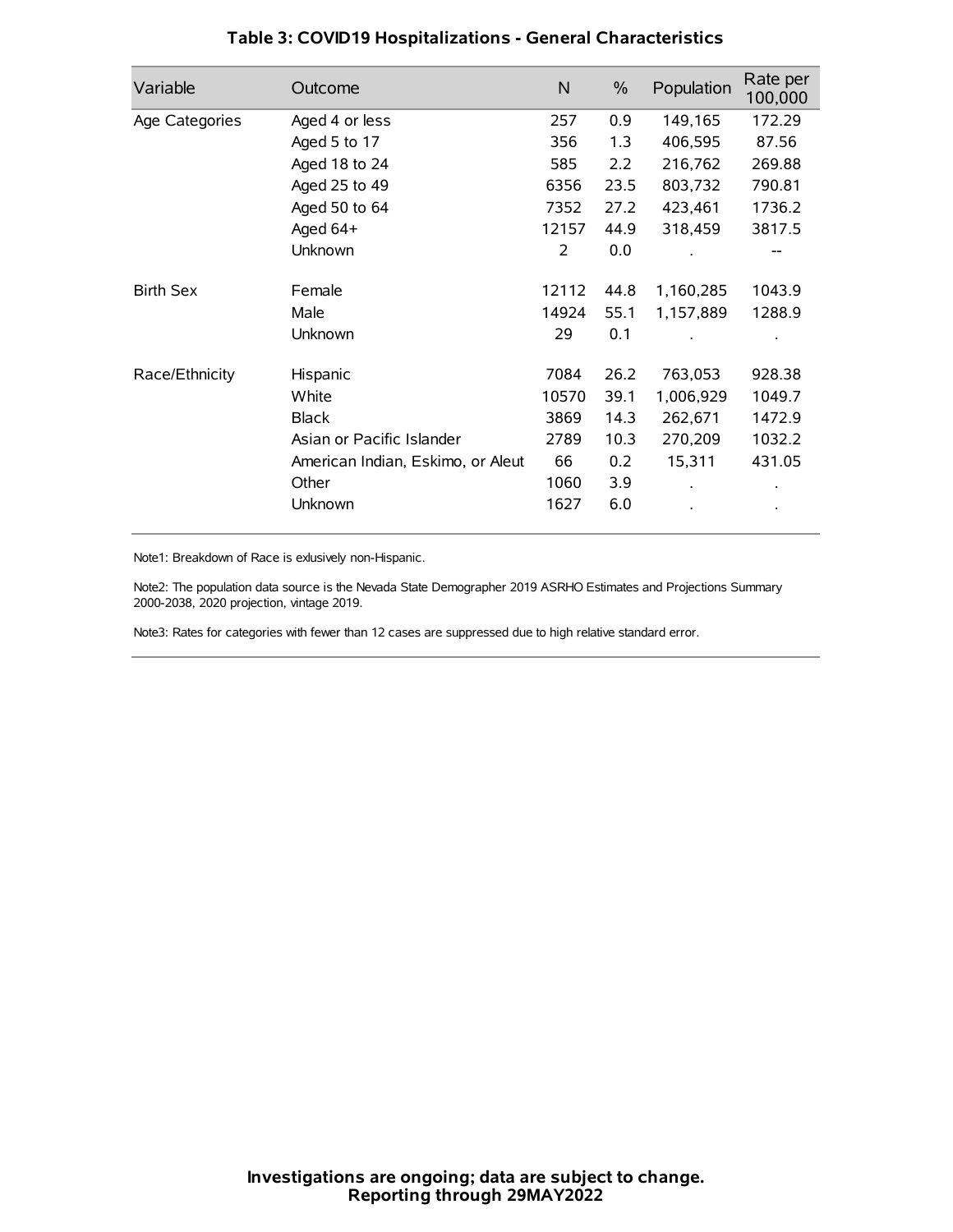| Variable                            | Outcome   | N     | $\frac{0}{0}$ |
|-------------------------------------|-----------|-------|---------------|
| Deceased                            | Yes       | 6916  | 25.6          |
|                                     | <b>No</b> | 20149 | 74.4          |
| ICU                                 | Yes       | 6526  | 24.1          |
|                                     | <b>No</b> | 20539 | 75.9          |
| Intubated                           | Yes       | 3106  | 11.5          |
|                                     | <b>No</b> | 23959 | 88.5          |
| <b>Underlying Medical Condition</b> | Yes       | 16895 | 62.4          |
|                                     | No        | 10170 | 37.6          |
| Hypertension                        | Yes       | 9912  | N/A           |
| Immunocompromised                   | Yes       | 620   | N/A           |
| Chronic Heart Disease               | Yes       | 3591  | N/A           |
| Chronic Liver Disease               | Yes       | 382   | N/A           |
| Chronic Kidney Disease              | Yes       | 2463  | N/A           |
| <b>Diabetes</b>                     | Yes       | 7076  | N/A           |
| Neurologic/Neurodevelopmental       | Yes       | 1256  | N/A           |
| Chronic Lung Disease                | Yes       | 4169  | N/A           |
| Historically Healthy                | Yes       | 4787  | N/A           |
| Other                               | Yes       | 7090  | N/A           |

# **Table 4: COVID19 Hospitalizations - Morbidity**

Note1: Underlying Medical Condition is any identified health condition.

Note2: The breakdown of health conditions are not mutually exlusive (i.e., a person can have more than one risk factor).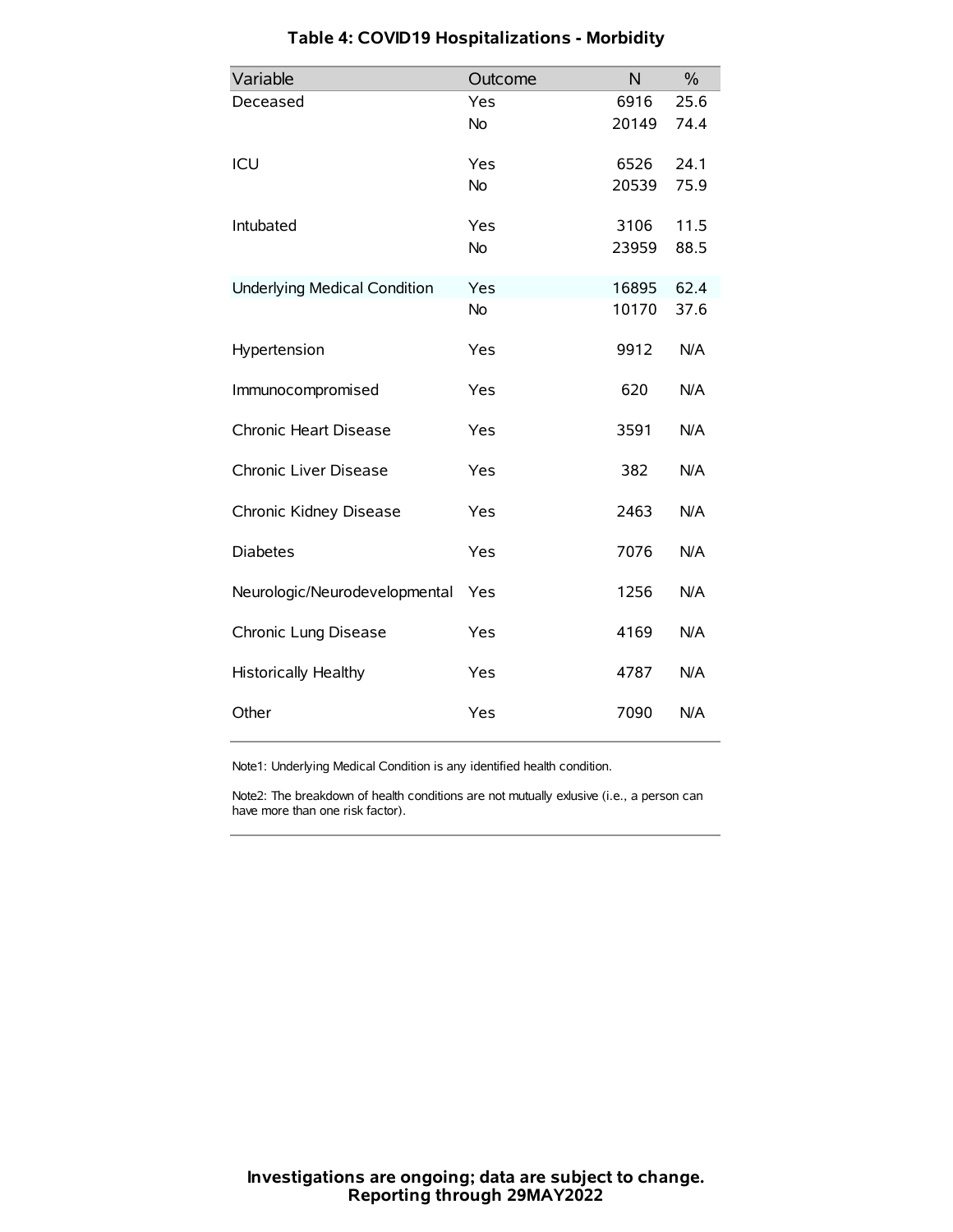| Variable         | Outcome                           | N    | $\frac{0}{0}$ | Population | Rate per<br>100,000 |
|------------------|-----------------------------------|------|---------------|------------|---------------------|
| Age Categories   | Aged 4 or less                    | 2    | 0.0           | 149,165    |                     |
|                  | Aged 5 to 17                      | 6    | 0.1           | 406,595    |                     |
|                  | Aged 18 to 24                     | 20   | 0.2           | 216,762    | 9.23                |
|                  | Aged 25 to 49                     | 724  | 8.5           | 803,732    | 90.08               |
|                  | Aged 50 to 64                     | 1828 | 21.5          | 423,461    | 431.68              |
|                  | Aged $64+$                        | 5933 | 69.7          | 318,459    | 1863.0              |
| <b>Birth Sex</b> | Female                            | 3364 | 39.5          | 1,160,285  | 289.93              |
|                  | Male                              | 5147 | 60.5          | 1,157,889  | 444.52              |
|                  | Unknown                           | 2    | 0.0           |            | --                  |
| Race/Ethnicity   | Hispanic                          | 1979 | 23.2          | 763,053    | 259.35              |
|                  | White                             | 4236 | 49.8          | 1,006,929  | 420.68              |
|                  | <b>Black</b>                      | 1096 | 12.9          | 262,671    | 417.25              |
|                  | Asian or Pacific Islander         | 1045 | 12.3          | 270,209    | 386.74              |
|                  | American Indian, Eskimo, or Aleut | 31   | 0.4           | 15,311     | 202.46              |
|                  | Other                             | 102  | 1.2           |            |                     |
|                  | Unknown                           | 24   | 0.3           |            |                     |

## **Table 5: COVID19 Deaths - General Characteristics**

Note1: Breakdown of Race is exlusively non-Hispanic.

Note2: The population data source is the Nevada State Demographer 2019 ASRHO Estimates and Projections Summary 2000-2038, 2020 projection, vintage 2019.

Note3: Rates for categories with fewer than 12 cases are suppressed due to high relative standard error.